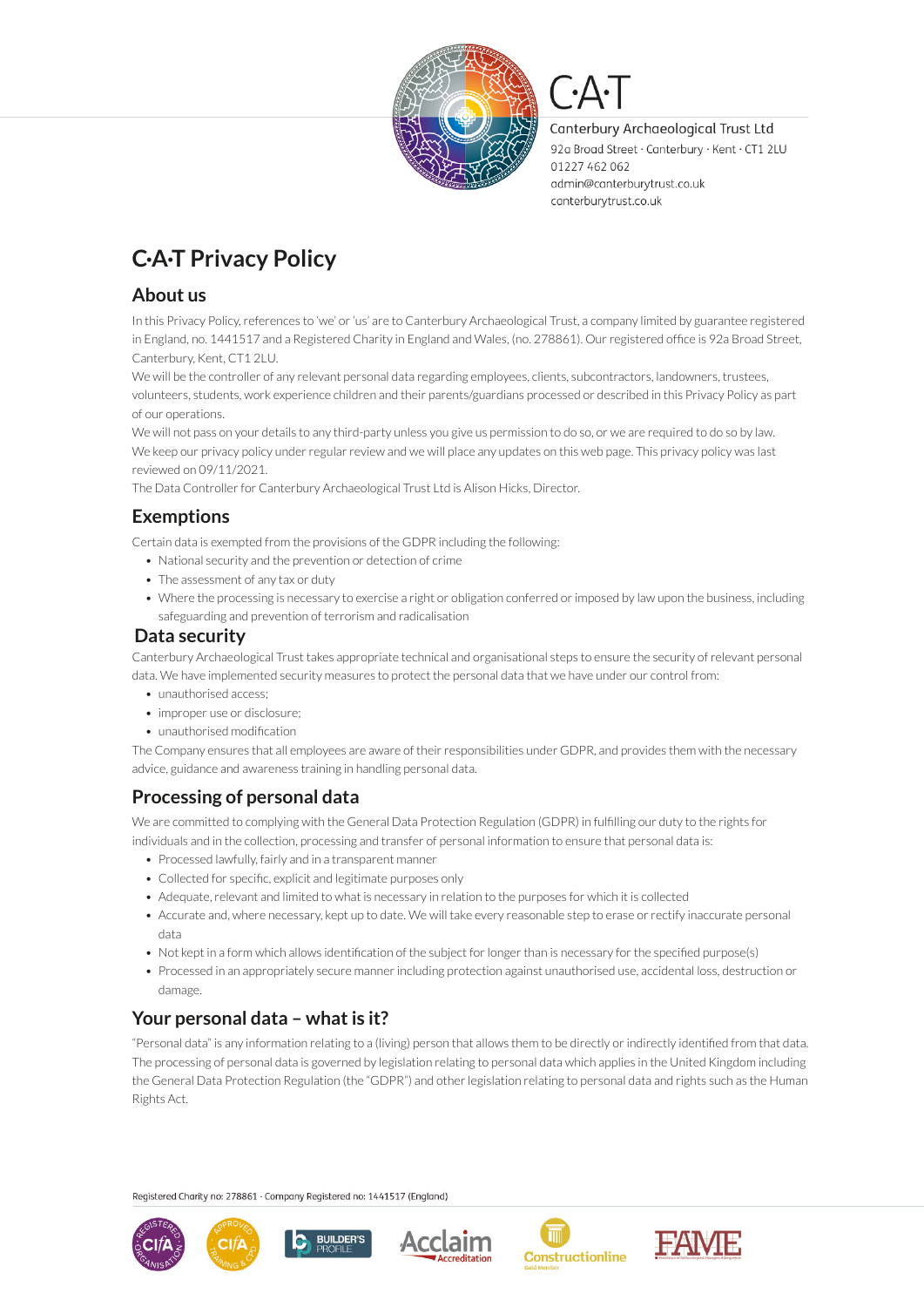### **What data do we process?**

#### Employees

Employee data is saved in secure personnel files in the main office and on our secure finance & project management system (MYOB Greentree finance).

Information includes but is not restricted to:

- A form recording Personal Details, Bank Details, Emergency Contact Information and information on Suitability for Work,
- HMRC starter checklist,
- Home Office right to work checklist
- A Fit for Work form, in which information on medical conditions and relevant prescribed medication is requested. This information enables us to ensure the safety of employees, but it does not exclude them from working with us.

This information is held securely and confidentially and only available to the HR and finance team.

#### Job applicants

Data from job applicants is collected in a variety of ways, for example it might be contained in application forms, CVS, from passport or identity documents, or through interviews or other forms of assessment. Data will be stored in a range of different places, including on application records, in HR management systems and on other IT systems (including email).

Information will be shared internally for the purpose of the recruitment exercise. This includes members of the recruitment team, interviewers involved in the recruitment process, and IT staff if access to the data is necessary for the performance of their roles. We will not share your data with third parties unless applications for employment are successful and an offer of employment is made. We will then share data with former employers to obtain references and undertake employment background.

Where applications for employment are unsuccessful, we will hold data on file for a maximum of one year from the closure of the recruitment campaign.

#### **Clients**

The majority of our clients are businesses and are not therefore supplying us with personal data other than their name along with their business contact details.

Some clients are private individuals requiring our services. We only collect their name, address and phone numbers to be able to supply the required service or advice.

Customer information is held:

- on our secure finance & project management system (MYOB Greentree finance)
- or our customer database, which is located in a restricted part of server
- on project-specific folders that are removed for secure archiving once a project has been completed.

#### Subcontractors & suppliers

Checks are carried out on all subcontractors and suppliers before they are authorised to supply us with business services. Information gathered during these checks are stored in a secure location.

Once approved, subcontracted business services usually supply us with contact names and business contact details. This information is held on our secure finance & project management system (MYOB Greentree finance).

Some subcontractors are freelance specialists who we take on, on a temporary contract for a specific project. As such we treat them as suppliers and the data we collect is name, address, (emergency contact details if site working) and payment details to pay their invoice. This information is kept on our secure finance & project management system (MYOB Greentree finance).

#### Volunteers & students

Volunteers and students are asked to fill in and sign:

A Volunteer Information form, in which we ask for name, address, email and telephone numbers as well as emergency contact name and details. This information allows us to contact them and keep them up to date with opportunities for volunteering and other events.

A Fit for Work form, in which information on medical conditions and relevant prescribed medication is requested. This information enables us to ensure volunteer and student safety and comfort whilst working with us, but it does not exclude them from working with us.

This information is held securely and confidentially and only available to the HR team and relevant members of the Outreach department.

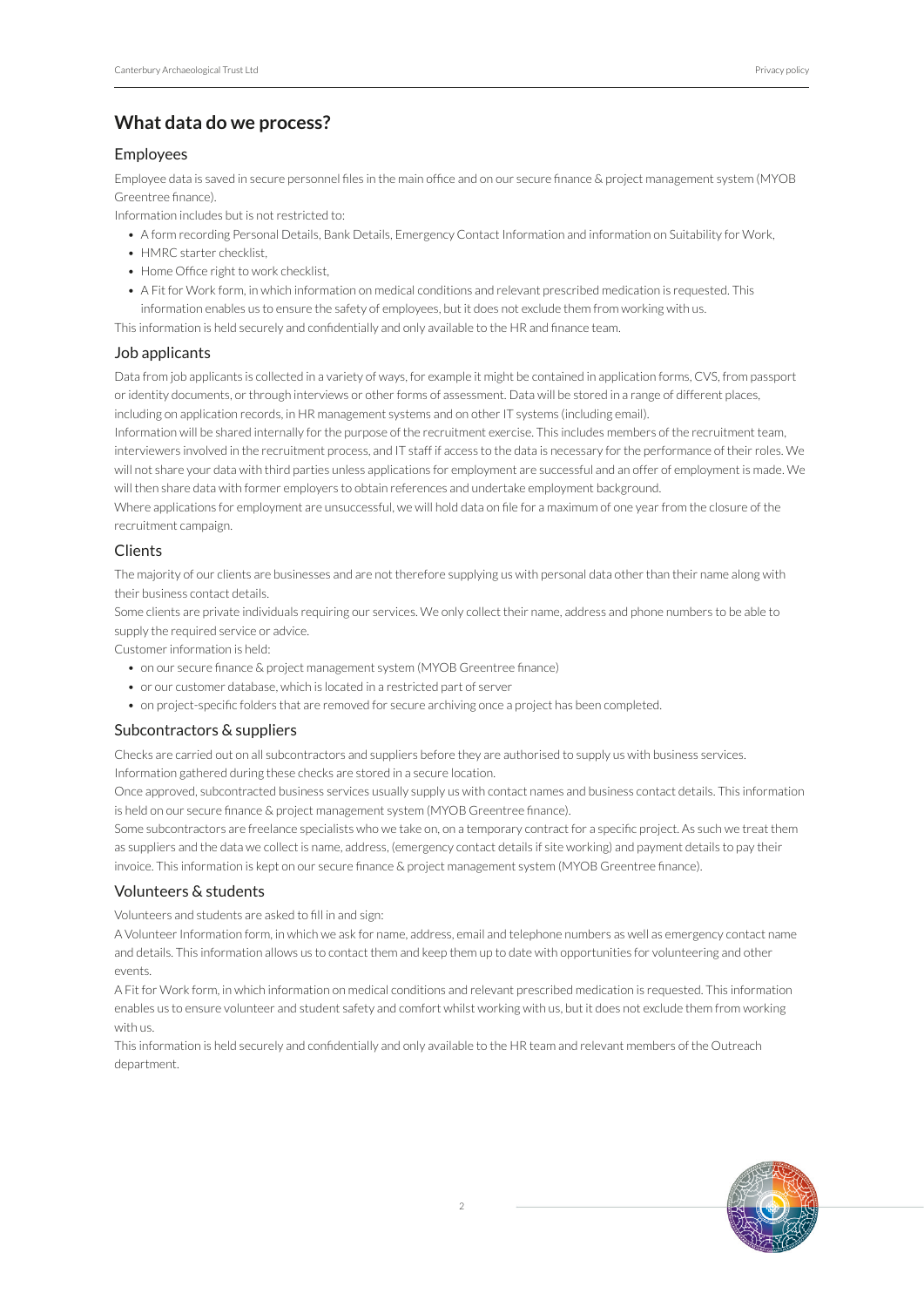#### **Trustees**

Our Trustees supply us with their name, address, email, telephone number and date of birth for our Register of Directors form. This information is required as part of our corporate governance and the contact details are available on Companies House and the Charity Commission websites.

The full details are held securely and confidentially and only available to the Charman of the Trustees and the Director.

#### FCAT members

FCAT members may supply us with their name, address, email, telephone number and such banking details as are necessary for the payment of subscriptions.

These data enable FCAT to manage their membership records effectively and to send individual members regular information by post and email. This mainly comprises newsletters and publications, notices of events and meetings, and information about the management and organisation of FCAT.

Personal details relating to FCAT members, as listed above (hard and digital copies), are held securely and confidentially and are only available to the FCAT Membership Secretary and the FCAT Treasurer. Committee members involved in organising the distribution of printed copies of newsletters, the C·A·T Annual Report and other information of interest may see mailing details.

FCAT officers, when they wish to send group emails to those members with email addresses utilise a group email address where individual names and email addresses are hidden. A single member of the Committee is charged with updating this list.

If any member leaves FCAT, the Membership Secretary will remove their data from our records within of one year of the date they left.

#### Landowners

We need to contact landowners of sites where archaeological archives are generated to gain their permission to deposit the archive with the relevant museum to facilitate its long-term preservation.

The information we request is a name and address so that we can send them a Transfer of Title form to fill in; these details are then passed to the museum who have a legitimate interest in acquiring them as part of the legal agreement that the Transfer of Title constitutes and will not use them for any other purpose than to acknowledge said Transfer of Title.

At Canterbury Archaeological Trust these details are kept securely within the archives folder where only relevant Senior Managers have access and are retained at Canterbury Archaeological Trust until deposited and the Archive Transmittal Record is completed.

#### External processors

We use data processors for our employee pensions and DBS services. We share personal data with them where it is necessary for them to carry out their duties as our data processors or where you have given us your prior consent.

Canterbury Archaeological Trust undertakes checks to ensure that external parties who process data on our behalf (such as pensions and payroll) are compliant with the GDPR.

#### Special category data

We may be required to process data that is more sensitive such as:

- data relating to medical information,
- gender,
- religion,
- race,
- sexual orientation,
- and criminal records and proceedings.

We do this to be able to report on our diversity profile and comply with some government legislation such as Gender pay gap reporting. It also enables us to formulate and implement employment procedures to break down barriers to equality. This data is held securely and confidentially and only available to the HR and finance team.

### **Right of access to information**

Individuals have the right of access to their personal data held by Canterbury Archaeological Trust, subject to the provisions of the GDPR and the Freedom of Information Act 2000.

Any individual wishing to access their personal data should put their request in writing to the Data Controller for Canterbury Archaeological Trust Ltd, Alison Hicks, Director, 92a Broad Street, Canterbury, Kent, CT12LU.

We will endeavour to respond to any such written requests as soon as is reasonably practicable and, in any event, within 30 days from receipt of request.

We do not charge a fee but if a request is manifestly unfounded or excessive we may charge a reasonable fee for the administration costs.

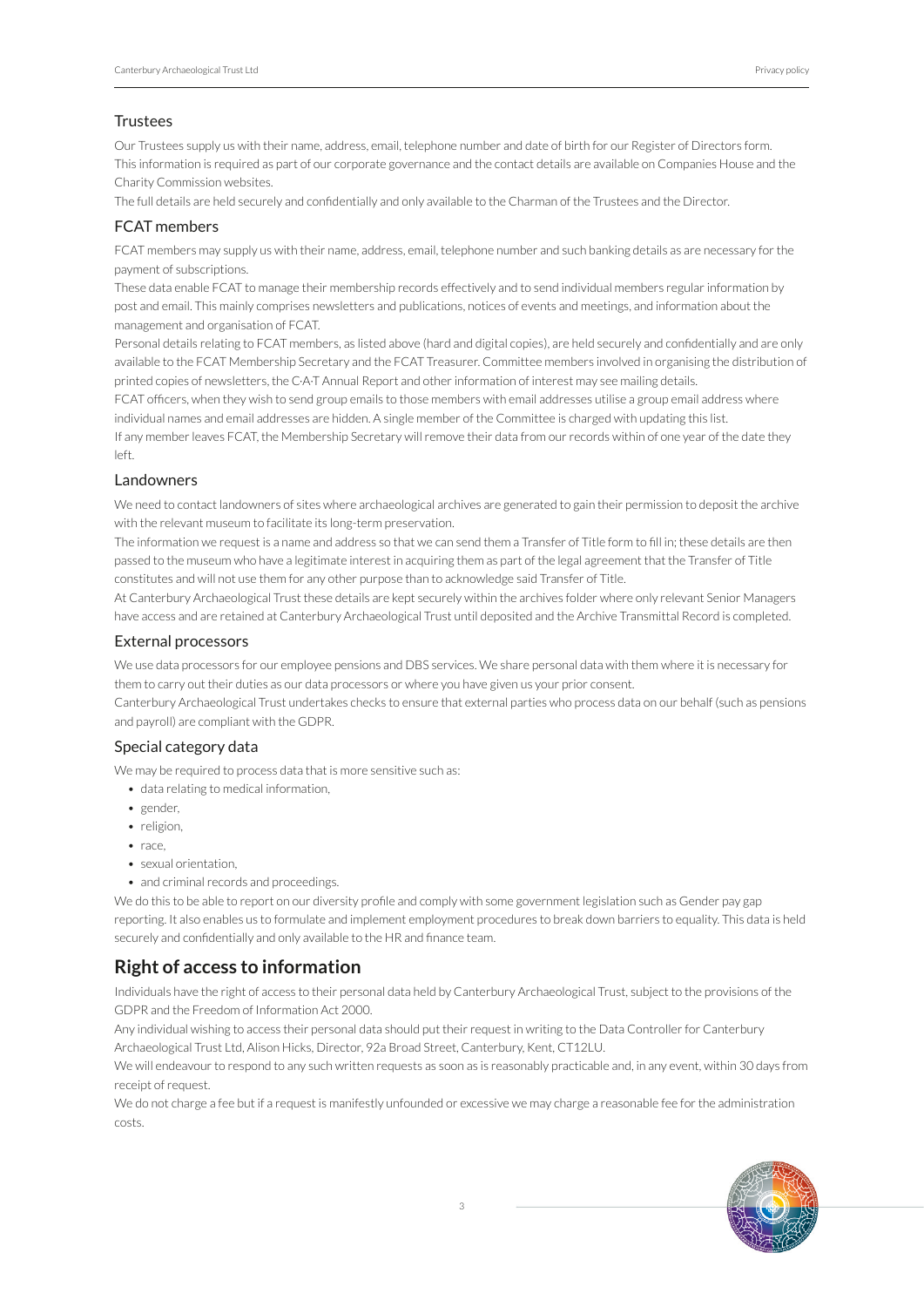### **Right to rectification**

Canterbury Archaeological Trust will endeavour to ensure that all personal data held is accurate and up to date and will amend or change data upon request if it is inaccurate.

It is important that the personal data we hold is accurate and current so please keep us informed if your personal data changes during your relationship with us. Employees can pass any updates directly to the finance and HR team.

We will endeavour to respond to any written requests as soon as is reasonably practicable and, in any event, within 30 days from receipt of request.

### **Right to erasure**

Individuals have the right to have personal data erased though this right is not absolute and only applies in certain circumstances (see Article 17 of the GDPR for full details).

Any individual wishing to have their personal data erased should put their request in writing to the Data Controller for Canterbury Archaeological Trust Ltd, Alison Hicks, Director, Canterbury Archaeological Trust, 92a Broad Street, Canterbury, Kent, CT12LU. We will endeavour to respond to any such written requests as soon as is reasonably practicable and, in any event, within 30 days from receipt of request.

We may refuse to comply if a request is manifestly unfounded or excessive or we may charge a reasonable fee for the administration costs in these circumstances.

### **Right to restrict or object to data processing**

Individuals have the right to request the restriction or suppression of their personal data, though this is not an absolute right and only applies in certain circumstances (see Article 18 and 21 (1) of the GDPR for full details). Individuals can also object to the processing of their personal data to stop it being used for direct marketing.

Any individual wishing to restrict the processing of their personal data should put their request in writing to the Data Controller for Canterbury Archaeological Trust Ltd, Alison Hicks, Director, Canterbury Archaeological Trust, 92a Broad Street, Canterbury, Kent, CT12LU.

We will endeavour to respond to any such written requests as soon as is reasonably practicable and, in any event, within 30 days from receipt of request.

We may refuse to comply if a request is manifestly unfounded or excessive or we may charge a reasonable fee for the administration costs in these circumstances.

# **Right to data portability**

Individuals have the right to obtain and reuse their personal data for their own purposes i.e. in a structured, commonly used and machine-readable format and/or have it transmitted directly to another controller. We will comply with this where it is technically feasible.

Any individual wishing to have obtain their personal for this purpose should put their request in writing to the Data Controller for Canterbury Archaeological Trust Ltd, Alison Hicks, Director, Canterbury Archaeological Trust, 92a Broad Street, Canterbury, Kent, CT12LU.

We will endeavour to respond to any such written requests as soon as is reasonably practicable and, in any event, within 30 days from receipt of request.

We may refuse to comply if a request is manifestly unfounded or excessive or we may charge a reasonable fee for the administration costs in these circumstances.

### **Automated decision-making including profiling**

Canterbury Archaeological Trust does not make any automated individual decision-making or profiling.

### **Retention of data**

Canterbury Archaeological Trust may retain data for differing periods of time for different purposes as required by statute or best practices. Other statutory obligations, legal processes and enquiries may also necessitate the retention of certain data. It should be noted that our standard company disaster recovery process requires regular and secure data back-ups.

### **Transfer of data abroad**

Canterbury Archaeological Trust will only transfer data to countries or territories outside of the European Economic Area (EEA) if their systems comply with measures giving equivalent protection of personal rights through international agreements.